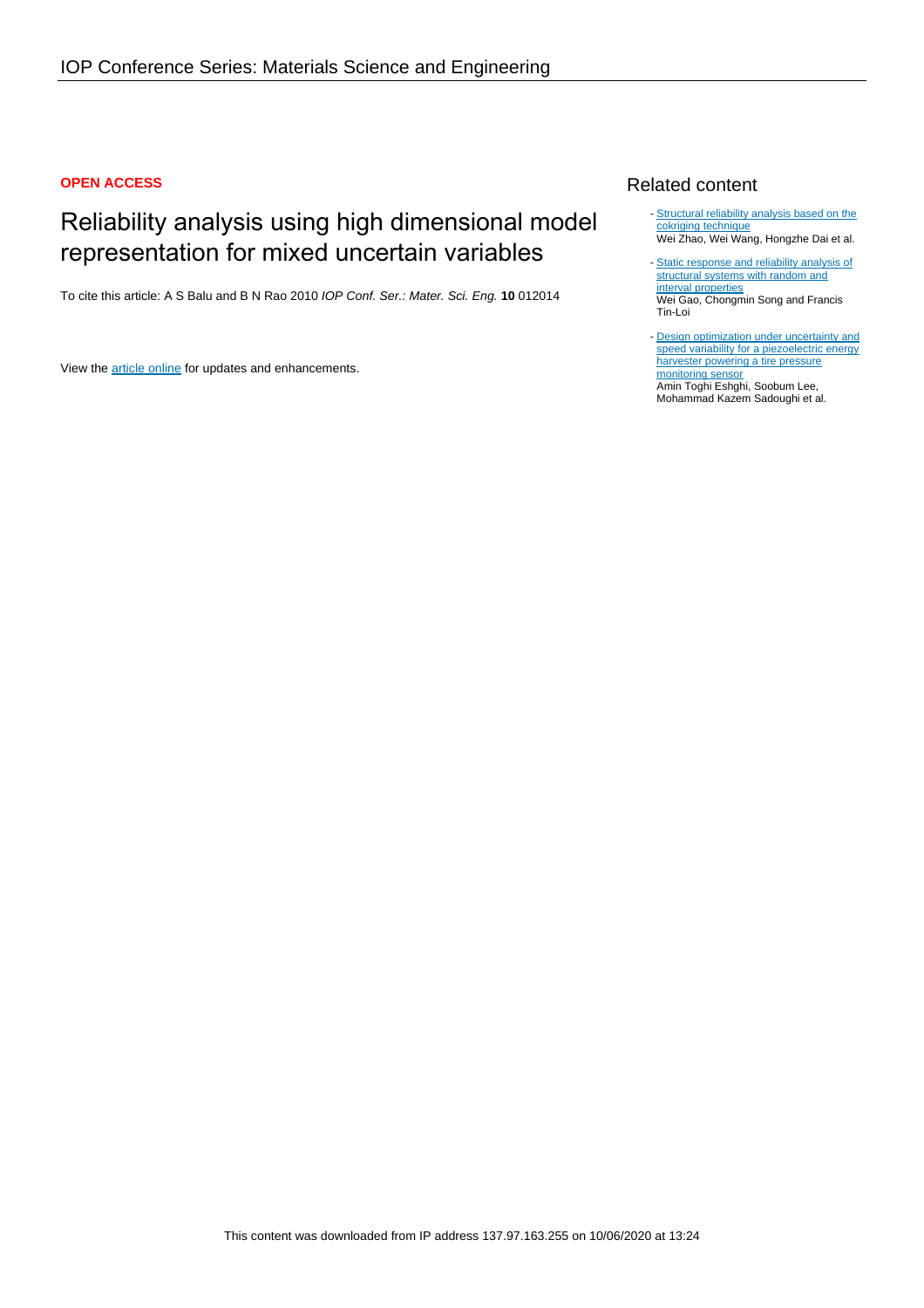IOP Conf. Series: Materials Science and Engineering **10** (2010) 012014 doi:10.1088/1757-899X/10/1/012014

# **Reliability analysis using high dimensional model representation for mixed uncertain variables**

# **A S Balu<sup>1</sup> and B N Rao<sup>2</sup>**

<sup>1</sup> Research Scholar, Structural Engineering Division, Department of Civil Engineering, Indian Institute of Technology Madras, Chennai, India <sup>2</sup> Associate Professor, Structural Engineering Division, Department of Civil Engineering, Indian Institute of Technology Madras, Chennai, India

E-mail: arunsbalu@gmail.com

**Abstract.** The reliability estimation of a structural system depends on the type of uncertain parameters considered. If all the uncertain parameters are defined as random variables, then the reliability can be estimated by using probability theory. However, when modeling uncertain variables with limited information as intervals with upper and lower bounds, the entire range of these bounds should be explored. When dealing with the combination of both random and interval variables, as every combination of interval variables demands one probabilistic based analysis, the computational cost involved in estimating the reliability of the system increases exponentially. Therefore in this paper, high dimensional model representation (HDMR) is used to approximate the failure function accurately, and fast Fourier transform techniques are applied to solve the convolution integral. The proposed methodology demonstrates the improvement in computational efficiency and accuracy in the estimation of the reliability bounds using numerical examples.

#### **1. Introduction**

Structural reliability estimation involves determination of the probability that a structural response exceeds a threshold limit, defined by a limit state/performance function influenced by several random parameters. Symbolically, the reliability problem can be stated as the evaluation of multidimensional integral

$$
P_{s} = 1 - P_{F}
$$
  
= 1 - P(g(x) \le 0) = 1 -  $\int_{g(x) \le 0} p_{x}(x) dx$  (1)

where  $\mathbf{x} = \{x_1, x_2, ..., x_N\}$  represent the *N*–dimensional random variables of the model under consideration;  $g(x)$  is the limit state/performance function, such that  $g(x) \le 0$  represents the failure domain; and  $p_x(x)$  is the joint probability density function of the input random variables.

Monte Carlo simulation can be used to deal with this multi-fold integration. However, it requires a large number of samples to accurately estimate the small order of structural failure probabilities. To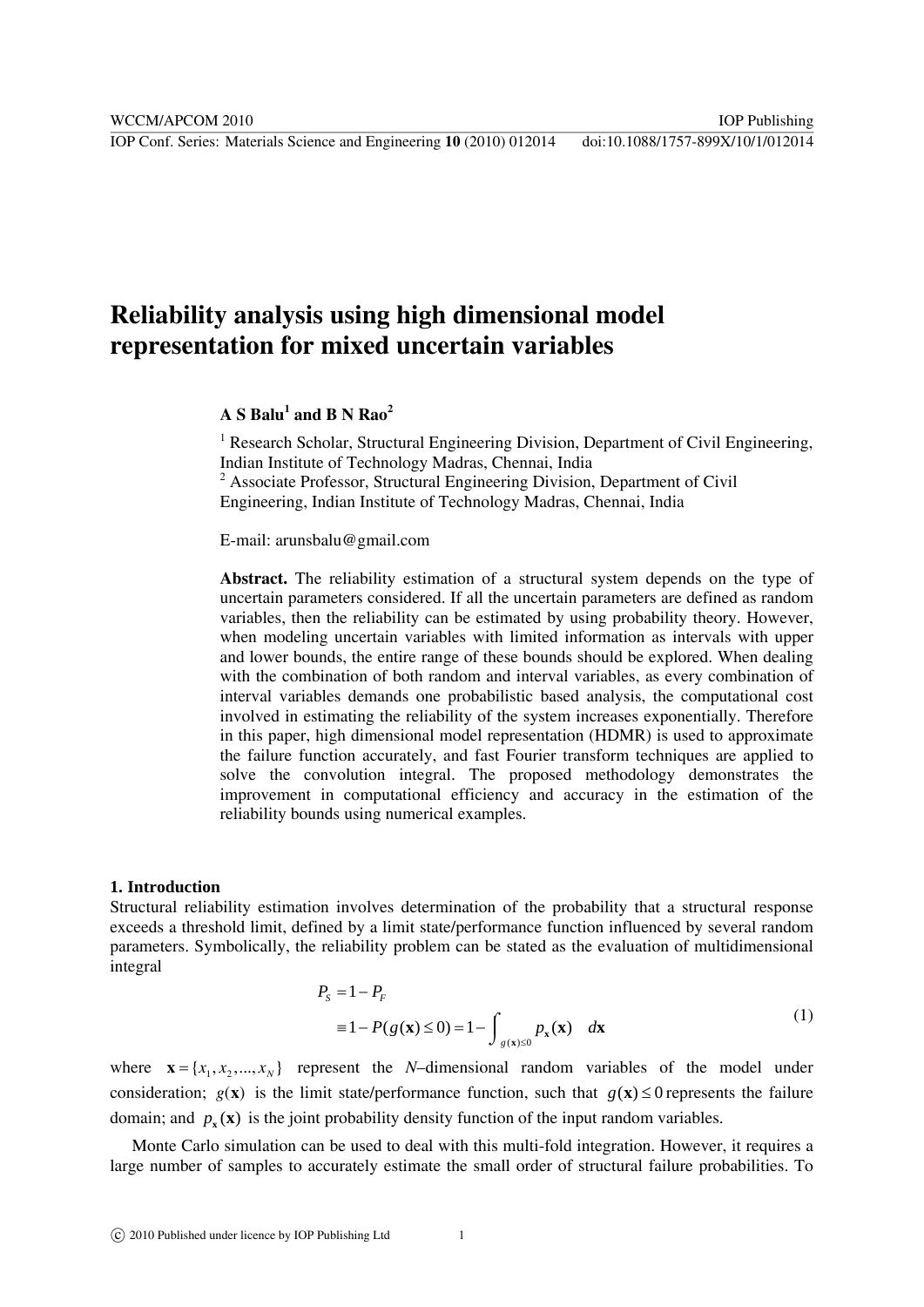| WCCM/APCOM 2010                                                      | <b>IOP</b> Publishing             |
|----------------------------------------------------------------------|-----------------------------------|
| IOP Conf. Series: Materials Science and Engineering 10 (2010) 012014 | doi:10.1088/1757-899X/10/1/012014 |

reduce the computational cost, several algorithms were developed that make use of surrogate representations of the failure surface and compute the failure probability [1]. The above multidimensional PDF integral is also represented using convolution integral as described in basic probability and statistics literature [2, 3]. For a failure surface that is a linear combination of random variables this convolution integral can be evaluated using Fast Fourier transforms (FFT). In order to use FFT, the limit state function must be available as a separable closed-form expression.

In the presence of both random as well as fuzzy variables, the computational cost involved in the development of the membership function of reliability increases because multiple reliability analyses, which by itself is a computationally expensive procedure, is required at each confidence level [4]. This is because the entire bounds of the fuzzy variables are to be explored to determine the bounds of the reliability at a particular confidence level. Moreover, while dealing with a non-linear function with fuzzy variables, the joint membership function results with over estimation or unbounded results due to dependency problem.

In this paper, high dimensional model representation (HDMR) [5, 6] is used to approximate the failure function accurately, and fast Fourier transform techniques are applied to solve the convolution integral. Transformation techniques are used for fuzzy variables to avoid dependency problem. The methodology presented in this paper provides an accurate estimate of the membership function of the reliability using these transformation techniques along with FFT.

## **2. High dimensional model representation**

In recent years there have been efforts to develop efficient methods to approximate multivariate functions in such a way that the component functions of the approximation are ordered starting from a constant and gradually approaching to multivariance as we proceed along the terms like first-order, second-order, and so on. One such method is HDMR [5, 6]. HDMR is a general set of quantitative model assessment and analysis tools for capturing the high-dimensional relationships between sets of input and output model variables. It is a very efficient formulation of the system response, if higher order variable correlations are weak, allowing the physical model to be captured by the first few lower order terms. Practically for most well-defined physical systems, only relatively low order correlations of the input variables are expected to have a significant effect on the overall response. HDMR expansion utilizes this property to present an accurate hierarchical representation of the physical system.

The degree of accuracy of reliability estimation depends on the accurate representation of the limit state function. Computational complexity for the generation of response surface of implicit limit state function arises due to increase in number of input variables, while using conventional response surface in conjunction with design of experiments. The concept of HDMR expansions is used here for the purpose of approximating the limit state function most accurately and efficiently when the number of input variables is large.

Let the *N*-dimensional vector  $\mathbf{x} = \{x_1, x_2, ..., x_N\}$  represent the input variables of the model under consideration, and the response variable as  $g(x)$ . Since the influence of the input variables on the response variable can be independent and/or cooperative, HDMR expresses the response  $g(x)$  as a hierarchical correlated function expansion in terms of the input variables as

$$
g(\mathbf{x}) = g_0 + \sum_{i=1}^N g_i(x_i) + \sum_{1 \le i_1 \le i_2 \le N} g_{i_1 i_2} (x_{i_1}, x_{i_2}) + \sum_{1 \le i_1 \le \ldots \le i_j \le N} g_{i_1 i_2 \ldots i_l} (x_{i_1}, x_{i_2}, \ldots, x_{i_l}) + \cdots + g_{12 \ldots N} (x_1, x_2, \ldots, x_N)
$$
 (2)

where  $g_0$  is a constant term representing the zeroth-order component function or the mean response of  $g(\mathbf{x})$ . The function  $g_i(x_i)$  is a first-order term expressing the effect of variable  $x_i$  acting alone, although generally nonlinearly, upon the output  $g(\mathbf{x})$ . The function  $g_{i_1 i_2}(x_{i_1}, x_{i_2})$  is a second-order term, which describes the cooperative effects of the variables  $x_{i_1}$  and  $x_{i_2}$  upon the output  $g(\mathbf{x})$ . The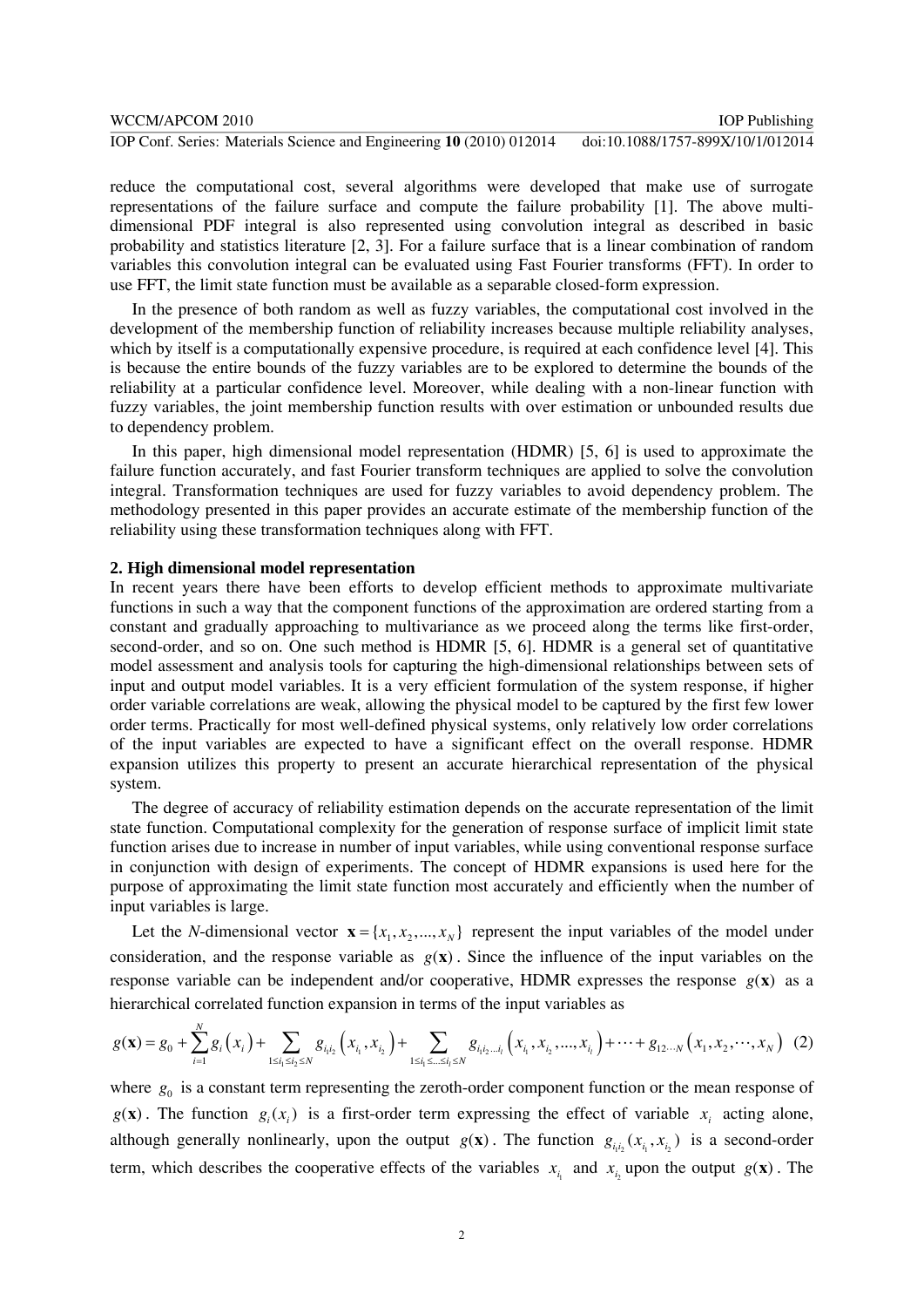| WCCM/APCOM 2010                                                      | <b>IOP</b> Publishing             |
|----------------------------------------------------------------------|-----------------------------------|
| IOP Conf. Series: Materials Science and Engineering 10 (2010) 012014 | doi:10.1088/1757-899X/10/1/012014 |

higher order terms give the cooperative effects of increasing numbers of input variables acting together to influence the output  $g(\mathbf{x})$ . The last term  $g_{12\cdots N}(x_1, x_2, \cdots, x_N)$  contains any residual dependence of all the input variables locked together in a cooperative way to influence the output  $g(x)$ . Once all the relevant component functions in Equation (2) are determined and suitably represented, then the component functions constitute HDMR, thereby replacing the original, computationally expensive method of calculating  $g(x)$  by the computationally efficient model. Usually the higher order terms in Equation (2) are negligible such that HDMR with only low-order correlations to second-order amongst the input variables are typically adequate in describing the output behaviour.

Depending on the method adopted to determine the component functions in Equation (2), there are two particular HDMR expansions: ANOVA-HDMR and cut-HDMR. ANOVA-HDMR is useful for measuring the contributions of the variance of individual component functions to the overall variance of the output. On the other hand, cut-HDMR expansion is an exact representation of the output  $g(x)$  in the hyperplane passing through a reference point in the variable space.

With the cut-HDMR method, first a reference point  $\mathbf{c} = \{c_1, c_2, ..., c_N\}$  is defined in the variable space. In the convergence limit, cut-HDMR is invariant to the choice of reference point **c**. In practice, **c** is chosen within the neighborhood of interest in the input space. The expansion functions are determined by evaluating the input-output responses of the system relative to the defined reference point c along associated lines, surfaces, subvolumes, etc. (i.e. cuts) in the input variable space. This process reduces to the following relationship for the component functions in Equation (2).

$$
g_0 = g(\mathbf{c}) \tag{3}
$$

$$
g_i(x_i) = g(x_i, \mathbf{c}^i) - g_0 \tag{4}
$$

$$
g_{i_1 i_2}(x_{i_1}, x_{i_2}) = g(x_{i_1}, x_{i_2}, \mathbf{c}^{i_1 i_2}) - g_{i_2}(x_{i_2}) - g_0,
$$
\n(5)

where the notation  $g(x_i, \mathbf{c}^i) = g(c_1, c_2, \dots, c_{i-1}, x_i, c_{i+1}, \dots, c_N)$  denotes that all the input variables are at their reference point values except  $x_i$ . The  $g_0$  term is the output response of the system evaluated at the reference point **c**. The higher order terms are evaluated as cuts in the input variable space through the reference point. Therefore, each first-order term  $g_i(x_i)$  is evaluated along its variable axis through the reference point. Each second-order term  $g_{i_1 i_2}(x_{i_1}, x_{i_2})$  is evaluated in a plane defined by the binary set of input variables  $x_{i_1}$ ,  $x_{i_2}$  through the reference point, etc. The process of subtracting off the lower order expansion functions removes their dependence to assure a unique contribution from the new expansion function.

Considering terms up to first-order in Equation (2) yields, respectively,

$$
g(\mathbf{x}) = g_0 + \sum_{i=1}^{N} g_i(x_i) + \Re_2
$$
\n(6)

Substituting Equations (3)-(4) into Equation (6) leads to

$$
g(\mathbf{x}) = \sum_{i=1}^{N} g(c_1, ..., c_{i-1}, x_i, c_{i+1}, ..., c_N) - (N-1)g(\mathbf{c}) + \mathfrak{R}_2,
$$
\n(7)

Now consider first-order approximation of  $g(\mathbf{x})$ 

$$
\tilde{g}(\mathbf{x}) \equiv g(x_1, x_2, ..., x_N)
$$
  
= 
$$
\sum_{i=1}^{N} g(c_1, ..., c_{i-1}, x_i, c_{i+1}, ..., c_N) - (N-1)g(\mathbf{c}).
$$
 (8)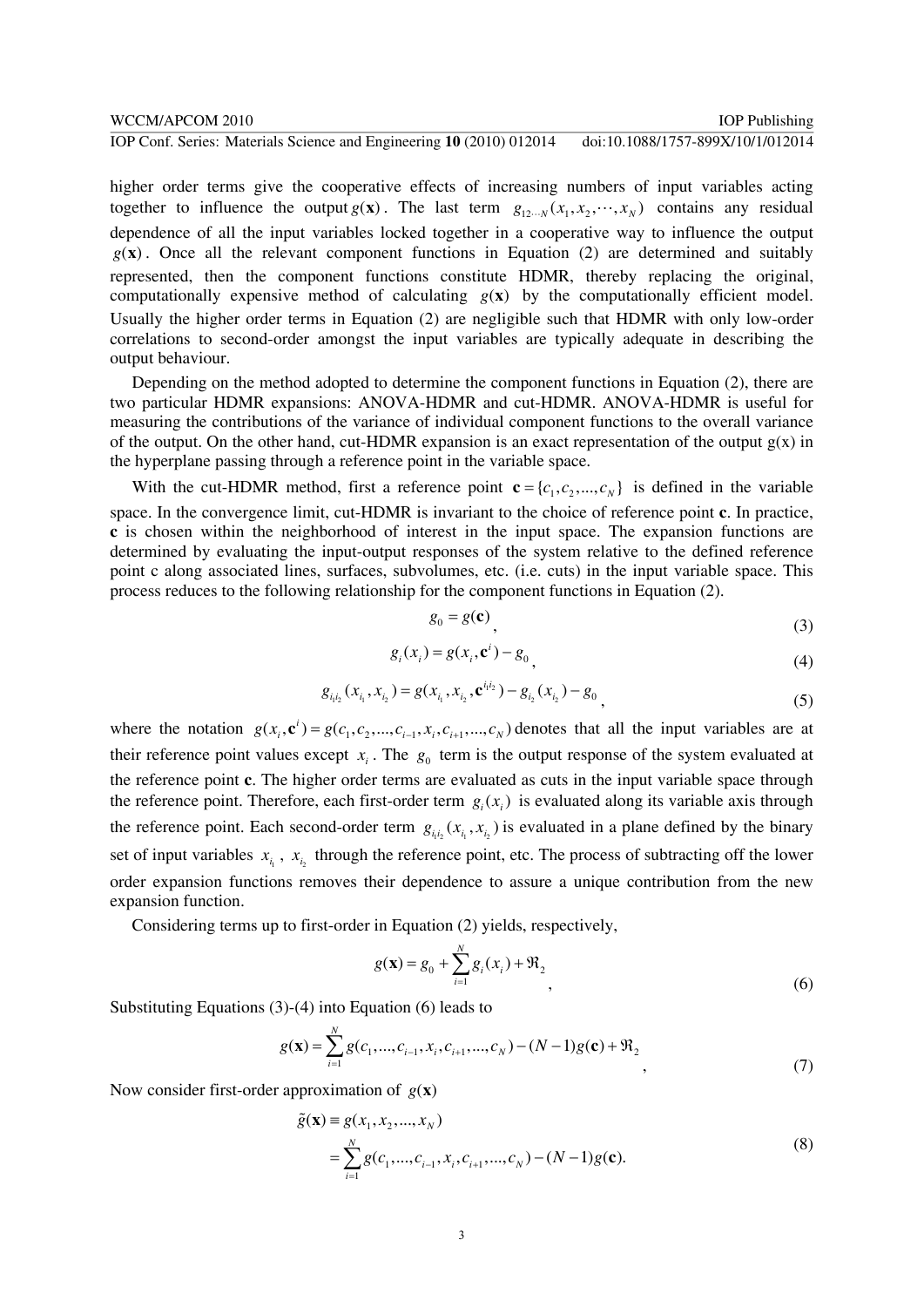| WCCM/APCOM 2010                                                      | <b>IOP</b> Publishing             |
|----------------------------------------------------------------------|-----------------------------------|
| IOP Conf. Series: Materials Science and Engineering 10 (2010) 012014 | doi:10.1088/1757-899X/10/1/012014 |

Comparison of Equations (7) and (8) indicates that the first-order approximation leads to the residual error  $g(\mathbf{x}) - \tilde{g}(\mathbf{x}) = \mathfrak{R}$ , which includes contributions from terms of two and higher order component functions.

The notion of 0th, 1st, etc. in HDMR expansion should not be confused with the terminology used either in the Taylor series or in the conventional least-squares based regression model. It can be shown that the first-order component function  $g_i(x_i)$  is the sum of all the Taylor series terms, which contain and only contain variable  $x_i$ . Hence first-order HDMR approximations should not be viewed as firstorder Taylor series expansions nor do they limit the nonlinearity of  $g(x)$ . Furthermore, the approximations contain contributions from all input variables. Thus, the infinite number of terms in the Taylor series is partitioned into finite different groups and each group corresponds to one cut-HDMR component function. Therefore, any truncated cut-HDMR expansion provides a better approximation and convergent solution of  $g(x)$  than any truncated Taylor series because the latter only contains a finite number of terms of Taylor series. Furthermore, the coefficients associated with higher dimensional terms are usually much smaller than that with one-dimensional terms. As such, the impact of higher dimensional terms on the function is less, and therefore can be neglected. Compared with the FORM and SORM, which retain only linear and quadratic terms, respectively, first-order HDMR approximation  $\tilde{g}(x)$  provides more accurate representation of the original implicit limit state function  $g(\mathbf{x})$ .

#### **3. Probability density and characteristic functions**

The characteristic function, which is the Fourier transform of the marginal density, and the marginal density of a random variable *Y* are expressed as a pair of Fourier transforms. The formulation of the Fourier transform pairs is as follows:

$$
M_Y(\theta) = \int_{-\infty}^{\infty} p_Y(y) e^{2\pi \theta y} dy,
$$
\n(9)

$$
p_Y(y) = \int_{-\infty}^{\infty} M_Y(\theta) e^{-2\pi \theta y} d\theta,
$$
 (10)

where  $p_y(y)$  and  $M_y(\theta)$  are the marginal density and characteristics function of *Y*, respectively. *i* denotes the imaginary number defined as  $i = \sqrt{-1}$ . Equation (9) defines the forward Fourier transform of  $p_y(y)$ , whereas Equation (10) defines the inverse Fourier transform of  $M_y(\theta)$ . The properties of the characteristic function  $M_y(\theta)$  can be summarized as:

(1)  $|M_Y(\theta)| \leq 1$ ,  $M_Y(-\theta) = \overline{M_Y(\theta)}$ , where  $|\bullet|$  and  $\overline{\bullet}$  are the absolute value and complex conjugate of •, respectively.

(2) The characteristic function of a random variable  $X = aY + b$  is expressed as

$$
M_X(\theta) = e^{2\pi i \theta b} M_Y(a\theta) , \qquad (11)
$$

 (3) The characteristic function of a random variable *Y* , which is the sum of statistically independent random variables,  $Y_1, Y_2, ..., Y_N$ , is given by the product of the characteristic function of each random variable  $M_{Y_1}(\theta)$ ,  $M_{Y_2}(\theta)$ , ...,  $M_{Y_N}(\theta)$  as

$$
M_Y(\theta) = M_{Y_1}(\theta) \cdot M_{Y_2}(\theta) \cdot \dots \cdot M_{Y_N}(\theta) ,
$$
\n(12)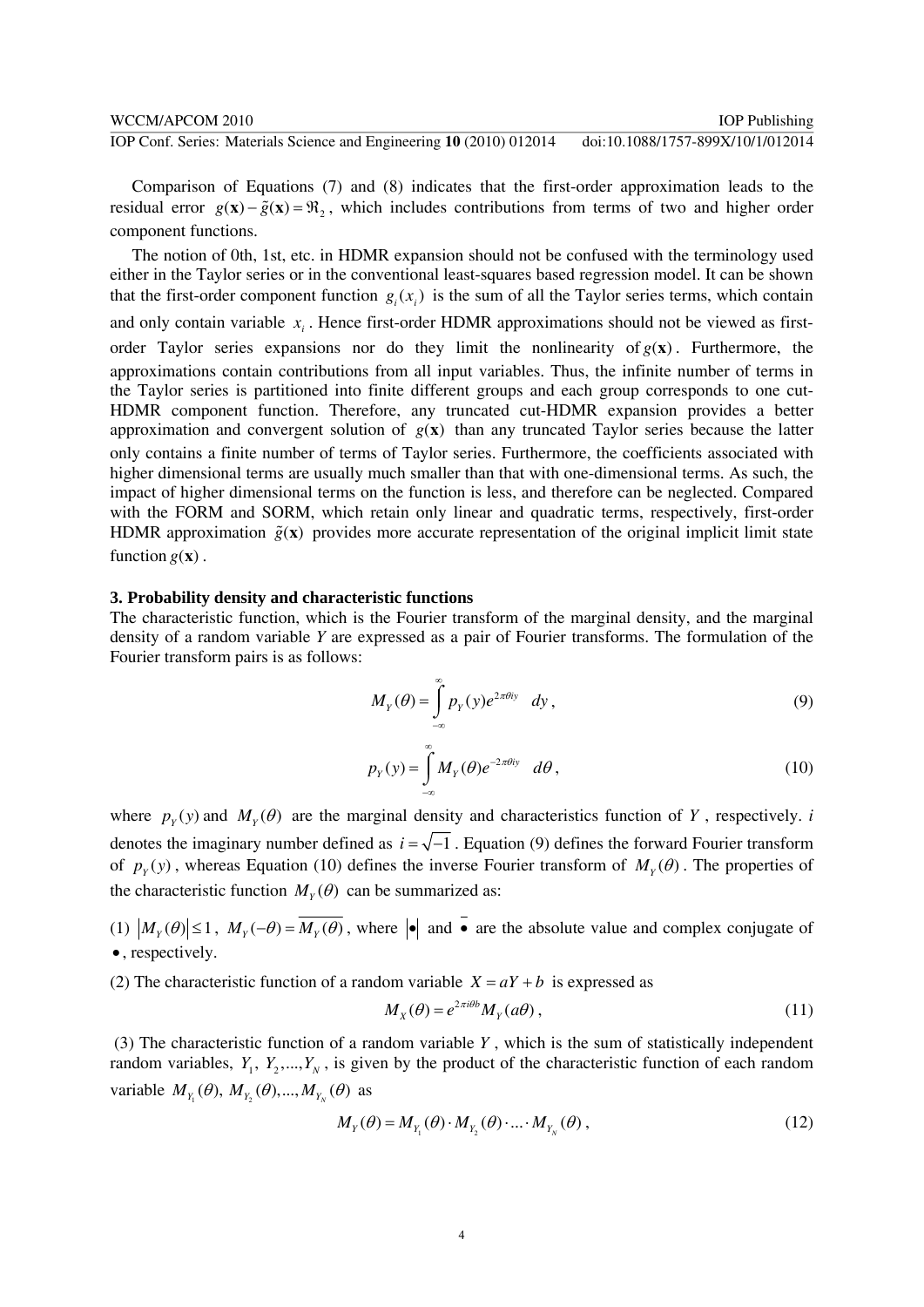| WCCM/APCOM 2010                                                      | <b>IOP</b> Publishing             |
|----------------------------------------------------------------------|-----------------------------------|
| IOP Conf. Series: Materials Science and Engineering 10 (2010) 012014 | doi:10.1088/1757-899X/10/1/012014 |

## **4. Membership function of reliability**

Concept of FFT can be applied to the problem if the limit state function is in the form of a linear combination of independent variables and when either the marginal density or the characteristic function of each basic random variable is known. Even if the function of the basic variables is nonlinear, an appropriate transformation of the basic random variables could yield a linear function of independent random variables. The HDMR concepts are used to express the implicit limit state function  $g(\mathbf{x})$  that depends on  $\mathbf{x} = \{x_1, x_2, ..., x_N\} \in \mathbb{R}^N$  as a linear combination of lower order component functions. The steps involved in the proposed method for the estimation of membership function of reliability are as follows:

(1) If  $\mathbf{u} = \{u_1, u_2, ..., u_N\}^T \in \mathbb{R}^N$  is the standard Gaussian variable, let  $\mathbf{u}^* = \{u_1^*, u_2^*, ..., u_N^*\}^T$  be the MPP or design point, determined by a standard nonlinear constrained optimization. The MPP has a distance  $\beta_{HL}$ , which is commonly referred to as the Hasofer–Lind reliability index. Construct an orthogonal matrix  $\mathbf{R} \in \mathbb{R}^{N \times N}$  whose *N*−th column is  $\alpha^* = \mathbf{u}^* / \beta_{HL}$ , i.e.,  $\mathbf{R} = [\mathbf{R}_1 | \alpha^*]$  where  $\mathbf{R}_1 \in \mathbb{R}^{N \times N-1}$  satisfies  $\alpha^{*T}$ **R**<sub>1</sub> = 0  $\in \mathbb{R}^{1 \times N-1}$ . The matrix **R** can be obtained, for example, by Gram–Schmidt orthogonalization. For an orthogonal transformation  $\mathbf{u} = \mathbf{R}\mathbf{v}$ . Let  $\mathbf{v} = \{v_1, v_2, ..., v_N\}^T \in \mathbb{R}^N$  represent the rotated Gaussian space with the associated MPP  $\mathbf{v}^* = \{v_1^*, v_2^*, ..., v_N^*\}^T$ . The transformed limit state/performance function  $g(\mathbf{v})$  therefore maps the original function into rotated Gaussian space **v**. First-order HDMR approximation of  $g(\mathbf{v})$  in rotated Gaussian space v with  $\mathbf{v}^* = \{v_1^*, v_2^*, ..., v_N^*\}^T$  as reference point can be represented as follows:

$$
\tilde{g}(\mathbf{v}) = g(v_1, v_2, ..., v_N)
$$
  
= 
$$
\sum_{i=1}^{N} g(v_1^*, ..., v_{i-1}^*, v_i, v_{i+1}^*, ..., v_N^*) - (N-1)g(\mathbf{v}^*).
$$
 (13)

In addition to the MPP as the chosen reference point, the accuracy of first-order HDMR approximation in Equation (13) may depend on the orientation of the first *N*−1 axes. In the present work, the orientation is defined by the matrix **R**. In Equation (13), the terms  $g(v_1^*,..., v_{i-1}^*, v_i, v_{i+1}^*,..., v_N^*)$  are the individual component functions and are independent of each other. Equation (13) can be rewritten as,

$$
\tilde{g}(\mathbf{v}) = a + \sum_{i=1}^{N} g(v_i, \mathbf{v}^{*i}),
$$
\n(14)

where  $a = -(N-1)g(v^*)$ .

(2) New intermediate variables are defined as,

$$
z_i = g(v_i, \mathbf{v}^{*i}).
$$
\n(15)

.The purpose of these new variables is to transform the approximate function into the following form

$$
\tilde{g}(\mathbf{v}) = a + z_1 + z_2 + \dots + z_N.
$$
 (16)

(3) Due to rotational transformation in **v**-space, component functions  $z_i$  in Equation (16) are expected to be linear or weakly nonlinear function of random variables  $v_i$ . In this work both linear and quadratic approximation of  $z_i$  are considered.

## **Linear Approximation**

Consider a linear approximation:  $z_i = b_i + c_i v_i$ , where coefficients  $b_i \in \Re$  and  $c_i \in \Re$  (non-zero) are obtained by least-squares approximations from exact or numerically simulated conditional responses  $\{g(v_1^1, v^{*i}), g(v_1^2, v^{*i}), ..., g(v_1^n, v^{*i})\}^T$  at *n* sample points along the variable axis  $v_i$ . Then Equation (16) results in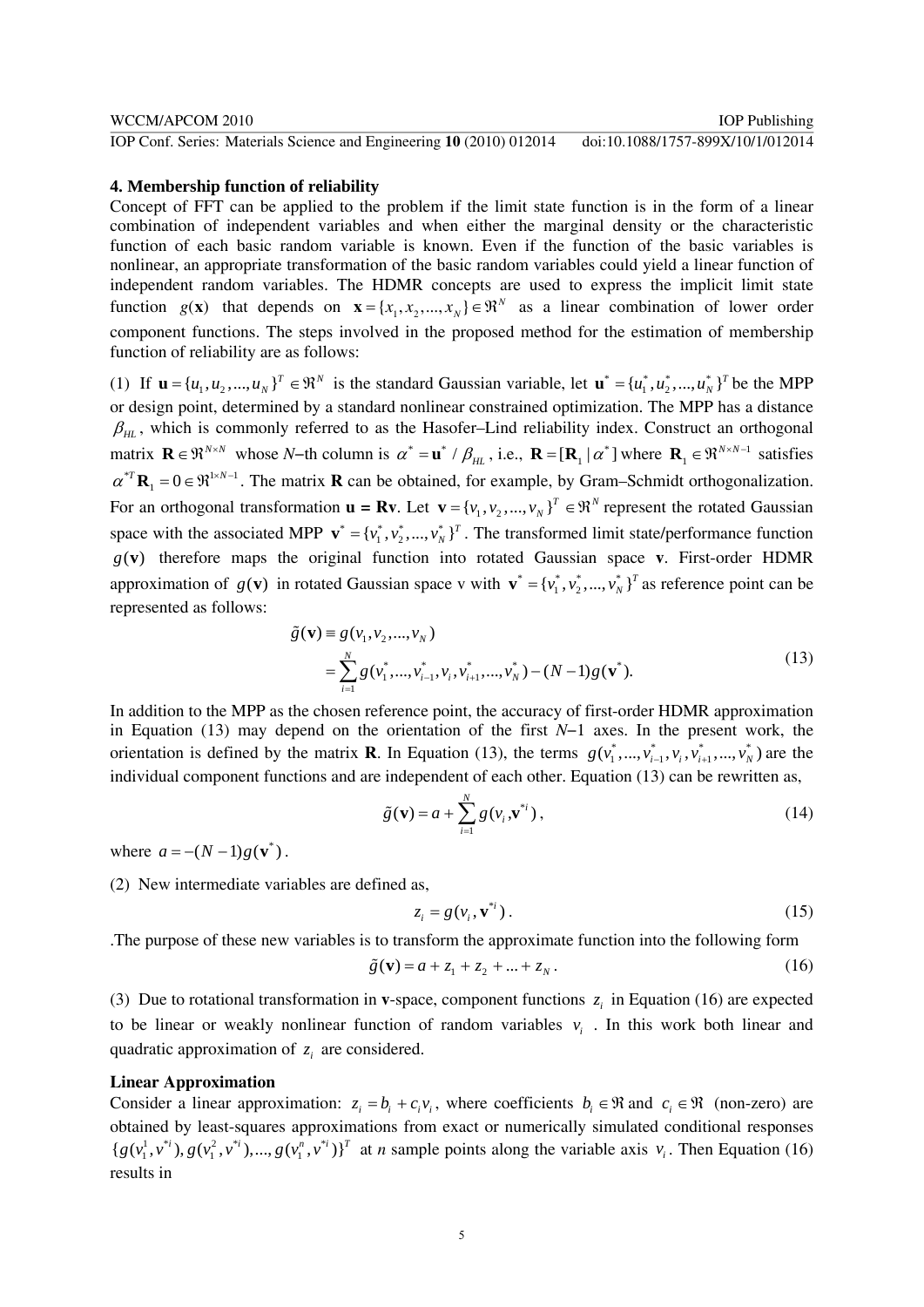IOP Conf. Series: Materials Science and Engineering **10** (2010) 012014 doi:10.1088/1757-899X/10/1/012014

$$
\tilde{g}(\mathbf{v}) = a + z_1 + z_2 + \dots + z_N = a + \sum_{i=1}^{N} (b_i + c_i v_i).
$$
 (17)

The least-squares approximation is chosen over interpolation, because the former minimizes the error when  $n > 2$ .

### **Quadratic Approximation**

The linear approximation described in the preceding can be improved by a quadratic approximation:  $z_i = b_i + c_i v_i + e_i v_i^2$ , where coefficients  $b_i \in \Re$ ,  $c_i \in \Re$  and  $e_i \in \Re$  (non-zero) are obtained by leastsquares approximations from exact or numerically simulated conditional responses  $\{g(v_1^1, v^{*i}), g(v_1^2, v^{*i}), ..., g(v_1^n, v^{*i})\}^T$  at *n* sample points along the variable axis  $v_i$ . Then Equation (16) results in

$$
\tilde{g}(\mathbf{v}) \equiv a + z_1 + z_2 + ... + z_N = a + \sum_{i=1}^{N} (b_i + c_i v_i + e_i v_i^2).
$$
 (18)

Again the least-squares approximation is chosen over interpolation, because the former minimizes the error when  $n > 3$ .

(4) This surrogate model is divided into two parts, one containing the terms with random variables  $(g_R(z))$  and the other containing fuzzy variables ( $g_F(z)$ ).

(5) In the random variables part, as  $v_i$  follows standard Gaussian distribution, marginal density of the intermediate variables  $z_i$  can be easily obtained by simple transformation (using chain rule).

$$
p_{z_i}(z_i) = p_{v_i}(v_i) \left| \frac{1}{dz_i / dv_i} \right|.
$$
 (19)

(6) Now the approximation is a linear combination of the intermediate variables  $z_i$ . Therefore, the PDF of  $g_R(z)$ , which is the convolution of the individual marginal density of the intervening variables  $z_i$ , can be expressed as follows:

$$
p_{\tilde{G}_{R}}(\tilde{g}_{R}) = p_{z_{1}}(z_{1}) * p_{z_{2}}(z_{2}) * ..... * p_{z_{N}}(z_{N}). \qquad (20)
$$

where  $p_{\tilde{G}_R} (\tilde{g}_R)$  represents PDF of limit state/performance function  $g_R(z)$ .

(7) Applying FFT on both sides of Eq. (20) leads to

$$
\text{FFT}[p_{\tilde{G}_{R}}(\tilde{g}_{R})] = \text{FFT}[p_{z_{1}}(z_{1})] \cdot \text{FFT}[p_{z_{2}}(z_{2})] \cdot ... \cdot \text{FFT}[p_{z_{N}}(z_{N})]. \tag{21}
$$

By applying inverse FFT on both side of Equation (21), PDF of limit state function  $g_R(z)$  is obtained.

(8) From the fuzzy variables part, by using transformation techniques the joint membership function of  $g_F(z)$  is obtained. At each confidence level the minimum and the maximum values joint membership function are used to integrate the area under the PDF of  $g_R(z)$ , and obtain the membership function of reliability. Actually the contribution of fuzzy variables acts as a linear shift in the PDF of  $g_R(z)$ .

#### **5. Computational effort**

When comparing computational efforts by various methods in evaluating the membership functions of reliability, the number of original limit state/performance function evaluations is chosen as the primary comparison tool in this paper. This is because of the fact that the number of function evaluations indirectly indicates the CPU time usage. For direct MCS, number of original function evaluations is the same as the sampling size. While evaluating the membership functions of reliability through direct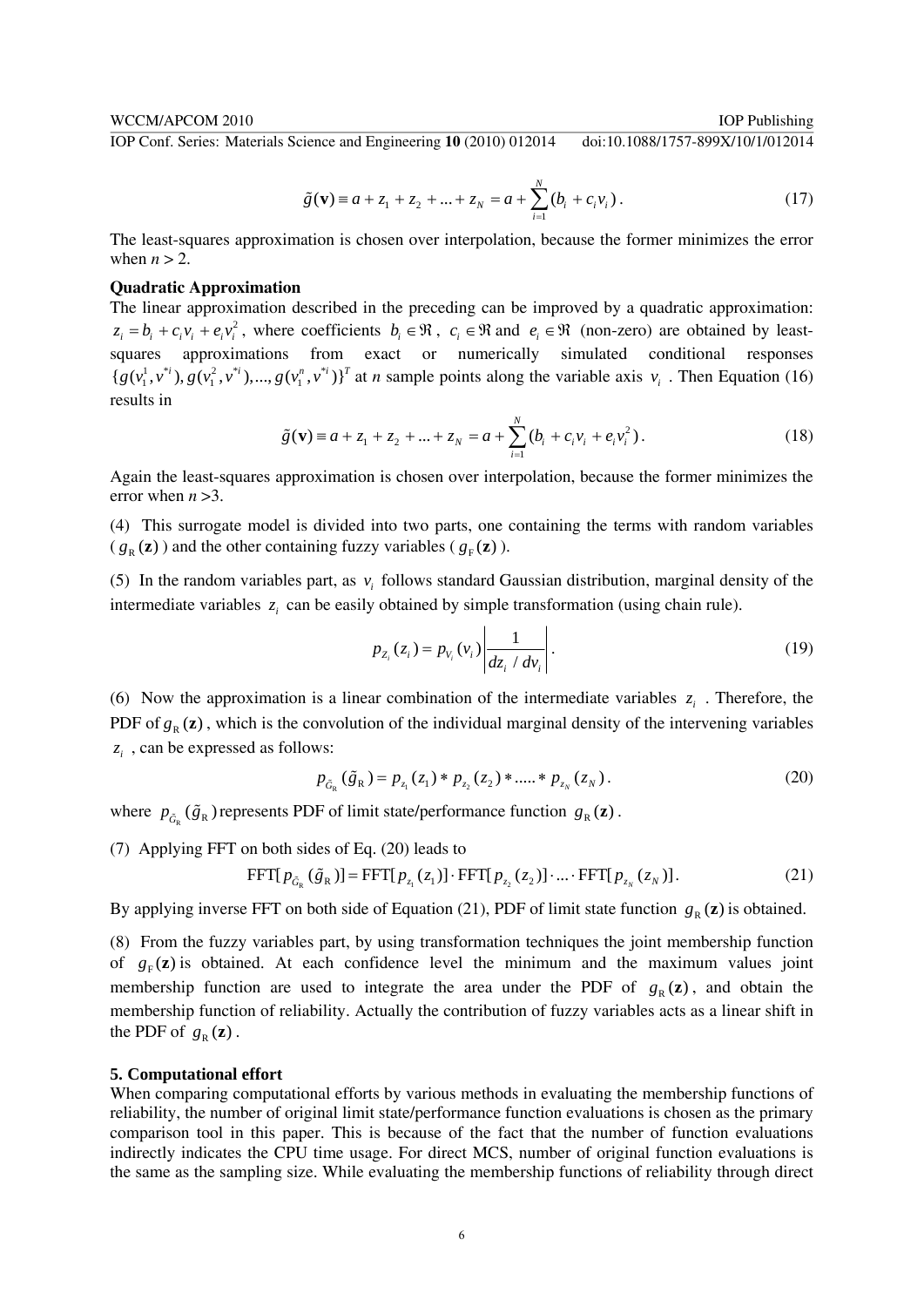WCCM/APCOM 2010 **IOP** Publishing

IOP Conf. Series: Materials Science and Engineering **10** (2010) 012014 doi:10.1088/1757-899X/10/1/012014

MCS, CPU time is more because it involves the number of repeated actual finite-element analysis. In the present work, FFT is used in conjunction with HDMR based approximation. To obtain linear/quadratic approximation of the HDMR component functions, *n*(= 3, 5, 7 or 9) uniformly distributed sample points  $v_i^* - (n-1)/2$ ,  $v_i^* - (n-3)/2$ , ...,  $v_i^*$ ,  $v_i^* + (n-3)/2$ ,  $v_i^* + (n-1)/2$  are deployed along each of the variable axis  $v_i$  through the MPP. Thus the total number of function evaluations required by the present method, in addition to those required for identification of the MPP, is  $(n-1)N$ .

## **6. Numerical examples**

Four numerical examples involving explicit mathematical function and implicit functions from structural mechanics problems are presented to illustrate the performance of the present method. To evaluate the accuracy and the efficiency of the present method, comparisons of the estimated membership functions of reliability have been made with direct MCS.

#### *6.1. Example 1: Explicit mathematical function*

This example considers a hypothetical limit state function of the following form:

$$
g(\mathbf{x}) = 8.0 - 0.32(x_1 - 1)^2 x_2^2 - x_2 + x_3^3 - 0.2\sin(x_1x_3),
$$
 (22)

where  $x_1$  and  $x_2$  are assumed to be independent standard normal variables. The variable  $x_3$  is assumed to be fuzzy variable with its membership function given by the following equation.

$$
\mu_{x_3}(x_3) = \begin{cases} (x_3 + 1), & -1 \le x_3 \le 0 \\ (-x_3 + 1), & 0 \le x_3 \le 1. \end{cases}
$$
\n(23)

As the limit-state function is available as closed-form expression in terms of uncertain variables, there was no need for constructing approximation of the limit-state function. The MPP was obtained for the limit-state function with the fuzzy variable set to its value at maximum possibility. Using HDMR, the response surface model was constructed in the form of linear combination of independent variables. This model was divided into two parts, one containing the terms with random variables  $(g_R(\mathbf{x}))$  and the other containing fuzzy variables  $(g_F(\mathbf{x}))$ . The part with the random variables is convoluted to obtain the PDF of  $g_R(x)$ . The part with the fuzzy variables was used in estimating the joint membership function of  $g_F(x)$ . The transformation techniques used here to get the joint membership function avoid the dependency problem that generally occurs in fuzzy analysis. Due to the presence of only one fuzzy variable in this example, the joint membership function of the fuzzy variables is nothing but the membership function of the fuzzy intervening variable. The bounds of the joint membership function at a particular confidence level act a linear shift in the PDF of  $g_R(\mathbf{x})$ . So, at each confidence level, the lower and upper bounds of the joint membership function are used to shift the PDF of  $g_R(x)$  and integrate the area in the failure region to obtain the reliability bounds.

Figure 1 shows the comparison of the membership functions obtained by the present method using linear and quadratic approximations with that of Monte Carlo simulation. While direct MCS requires  $21\times10^5$  number of evaluations, the present method using linear and quadratic approximations needs 12 function evaluations only in addition to those required for obtaining the MPP.

#### *6.2. Example 2: Cantilever beam*

A cantilever beam subjected to a tip load *P* is considered in this example. The failure limit state is defined as tip displacement greater than 0.15 in.

$$
g(\mathbf{x}) = 0.15 - \frac{4PL^3}{Ebh^3},\tag{24}
$$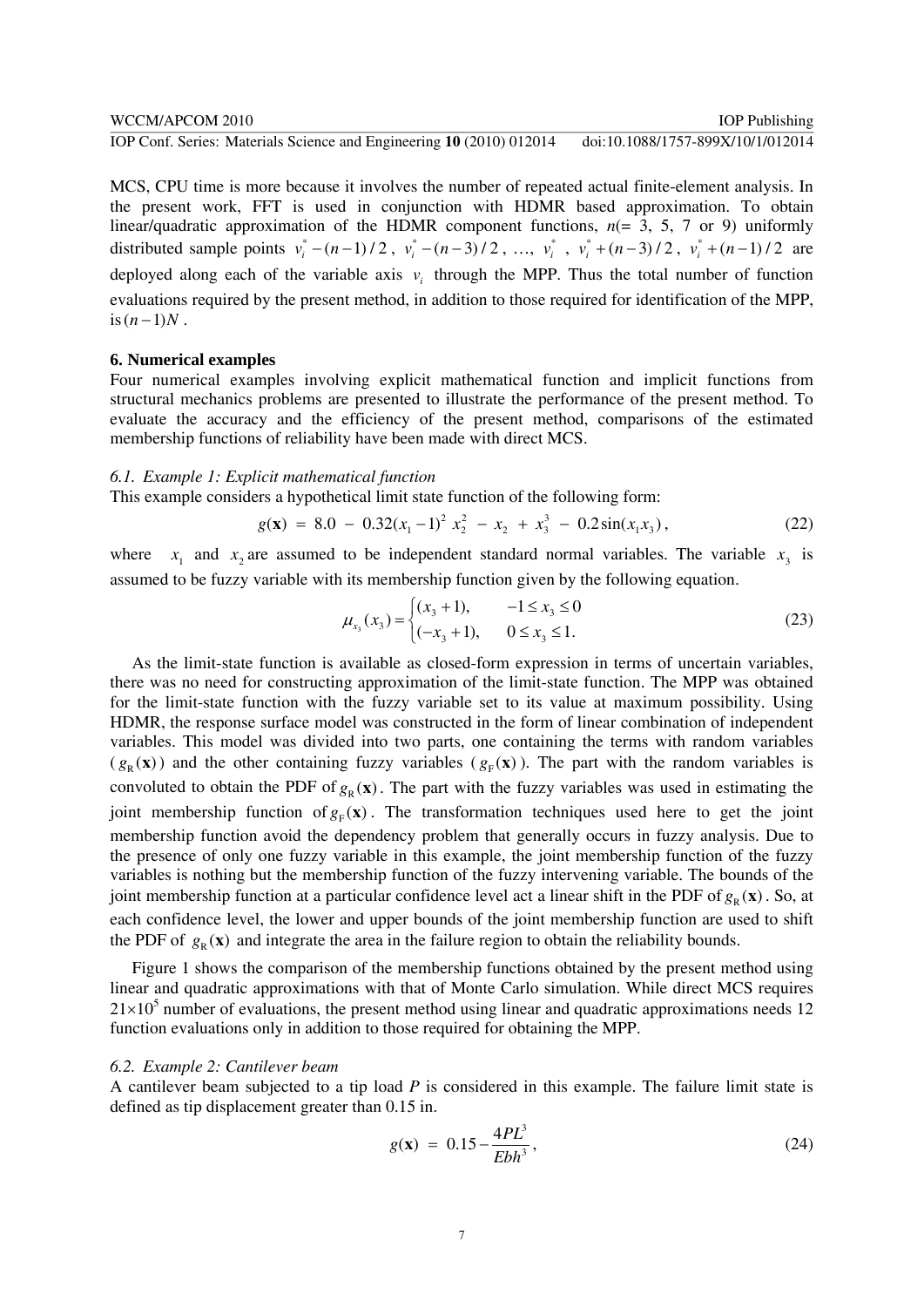| WCCM/APCOM 2010                                                      | <b>IOP</b> Publishing             |
|----------------------------------------------------------------------|-----------------------------------|
| IOP Conf. Series: Materials Science and Engineering 10 (2010) 012014 | doi:10.1088/1757-899X/10/1/012014 |

where *L*, *b*, and *h* are the length, width and height of the beam respectively. *L* and *h* are considered as log-normally distributed random variables with mean values 30 in. and 2.5093 in., and standard deviations 3 in. and 0.25 in. respectively. The width *b* is considered as a normal random variable with mean value of 0.8359 in. and standard deviation of 0.08 in. The load *P* is treated as a triangular fuzzy variable [60, 80, 100]. The Young's Modulus  $E$  is  $10^7$  psi.

Figure 2 shows the comparison of the membership functions obtained by the present method using linear and quadratic approximations with that of Monte Carlo simulation. In this example both linear and quadratic approximations yield the same results. The present method required 16 actual function evaluations whereas MCS needed  $21 \times 10^5$  number of evaluations.



## 6.3. *Example 3: Soil settlement problem*

The settlement of a point *A* in Figure 3 caused by the construction of a structure can be shown to be primarily caused by the consolidation of the clay layer. Suppose the contribution of settlement due to secondary consolidation is negligible. For normally loaded clay, the settlement *S* is given by:

$$
S = \frac{C_c}{1 + e_0} H \log \frac{p_0 + \Delta p}{p_0},
$$
\n(25)

where  $C_c$  is the compression index of the clay;  $e_0$  is the void ratio of the clay layer before loading; *H* is the thickness of the clay layer;  $p_0$  is the original effective pressure at point *B* (mid height of the clay layer) before loading; and Δ*p* is the increase in pressure at point *B* caused by the construction of the structure; "log" denotes logarithm to the base 10. Because of the non-uniform thickness and lack of homogeneity of the clay layer, the settlement predicted by the empirical formula could be subject to uncertainty in predicted settlement.

Suppose satisfactory performance requires that the settlement be less than 2.5 in. The details of the uncertain variables are presented in Table 1. The limit state/performance function is defined as:

$$
g(\mathbf{x}) = 2.5 - S. \tag{26}
$$

Figure 4 shows the comparison of the membership functions obtained by the present method using linear and quadratic approximations with that of Monte Carlo simulation. The present method required 20 actual function evaluations whereas MCS needed  $21 \times 10^5$  number of evaluations.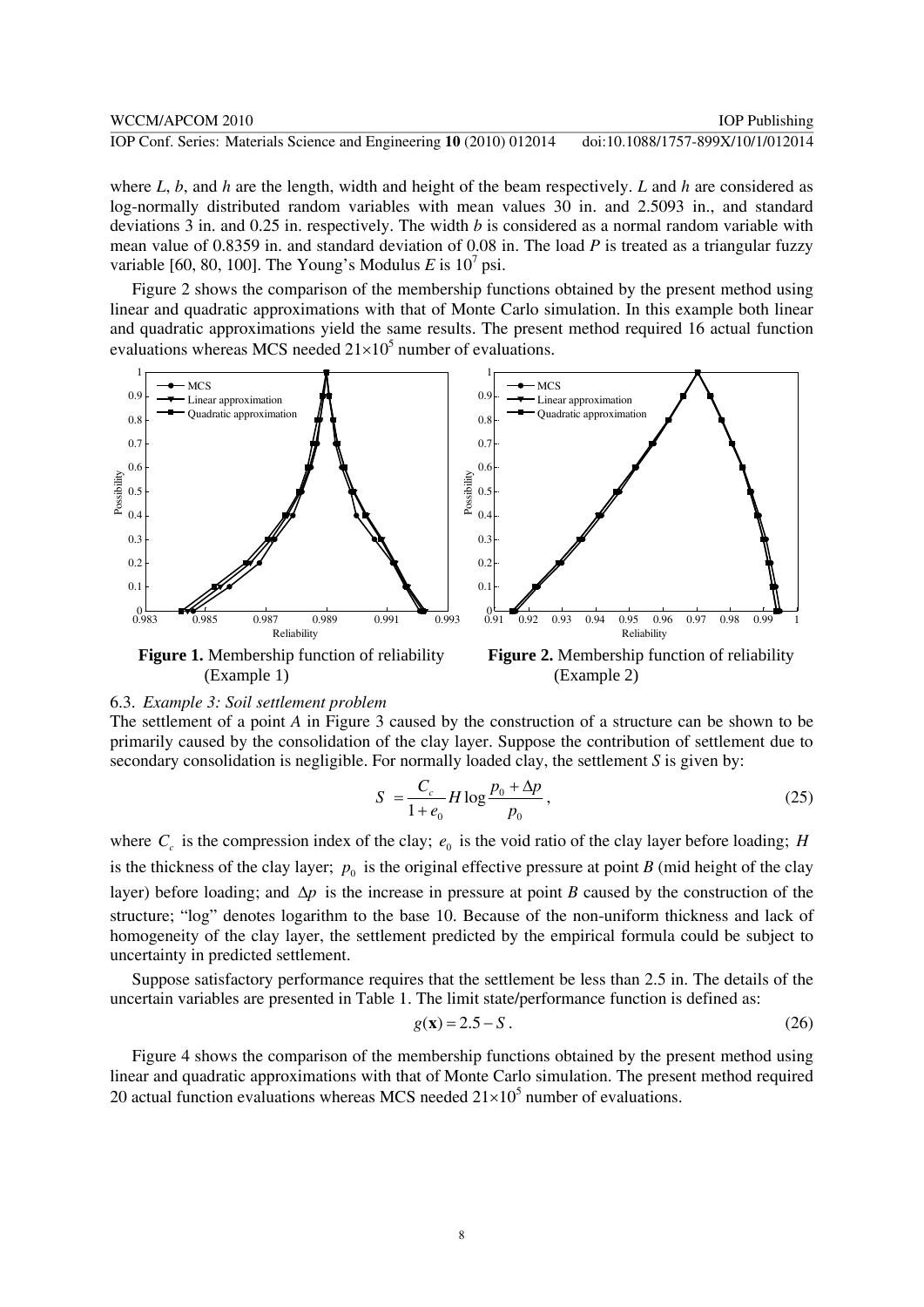IOP Conf. Series: Materials Science and Engineering **10** (2010) 012014 doi:10.1088/1757-899X/10/1/012014

| Uncertain  | Random variable |      | Fuzzy variable    |                      |
|------------|-----------------|------|-------------------|----------------------|
| variable   | Mean            | COV  | Distribution type |                      |
| $C_c$      | 0.396           | 0.25 | Gaussian          |                      |
| $e_0$      | 1.190           | 0.15 | Gaussian          |                      |
| H          |                 |      |                   | [151.2, 168, 184.8]  |
| $p_{0}$    |                 |      |                   | [3.348, 3.72, 4.092] |
| $\Delta p$ |                 |      |                   | [0.45, 0.5, 0.55]    |





**Figure 3.** Soil profile (Example 3)

**Figure 4.** Membership function of reliability (Example 3)

#### *6.4. Example 4: Ten-bar truss*

In this example, a ten-bar truss, as shown in Figure 5, was considered to estimate the membership function of its reliability. The following equation shows the criterion for failure, which is the maximum displacement at the tip of the structure

$$
g(\mathbf{x}) = 1.0 - \frac{\Delta_{\text{tip}}(\mathbf{x})}{0.04826}.
$$
 (27)

To demonstrate the applicability of the proposed method for multiple variables, five independent cross sectional areas were considered. The cross-sectional areas of the structure were physically linked as represented by Equation (28). By linking the cross-sectional areas, the number of independent random variables was reduced to five. These random variables were assumed to be normally distributed with mean values of  $1.6129 \times 10^{-3}$  m<sup>2</sup> and a standard deviation of  $0.16129 \times 10^{-3}$  m<sup>2</sup>.

$$
A_1 = A_2 = x_1, A_4 = A_5 = x_2, A_3 = A_8 = x_3, A_6 = A_7 = x_4, A_9 = A_{10} = x_5
$$
 (28)

The variations of the forces applied on the structure were modelled using triangular fuzzy membership functions given by Equation (29). The Young's modulus was taken as 70 GPa.

$$
\mu_{P_i}(P_i) = \begin{cases} (P_i - 40.338) / 4.482, & 40.338 \le P_i \le 44.82, \\ (-P_i + 49.302) / 4.482, & 44.82 \le P_i \le 49.302, \end{cases} \quad i = 1, 2.
$$
 (29)

Since this example is a problem with implicit limit-state function, the MPP was obtained for the limit-state with the fuzzy variables set to their values at maximum possibility. Using HDMR, the response surface model was constructed in the form of linear combination of independent variables. This model was divided into two parts, one containing the terms with random variables ( $g<sub>B</sub>(\mathbf{x})$ ) and